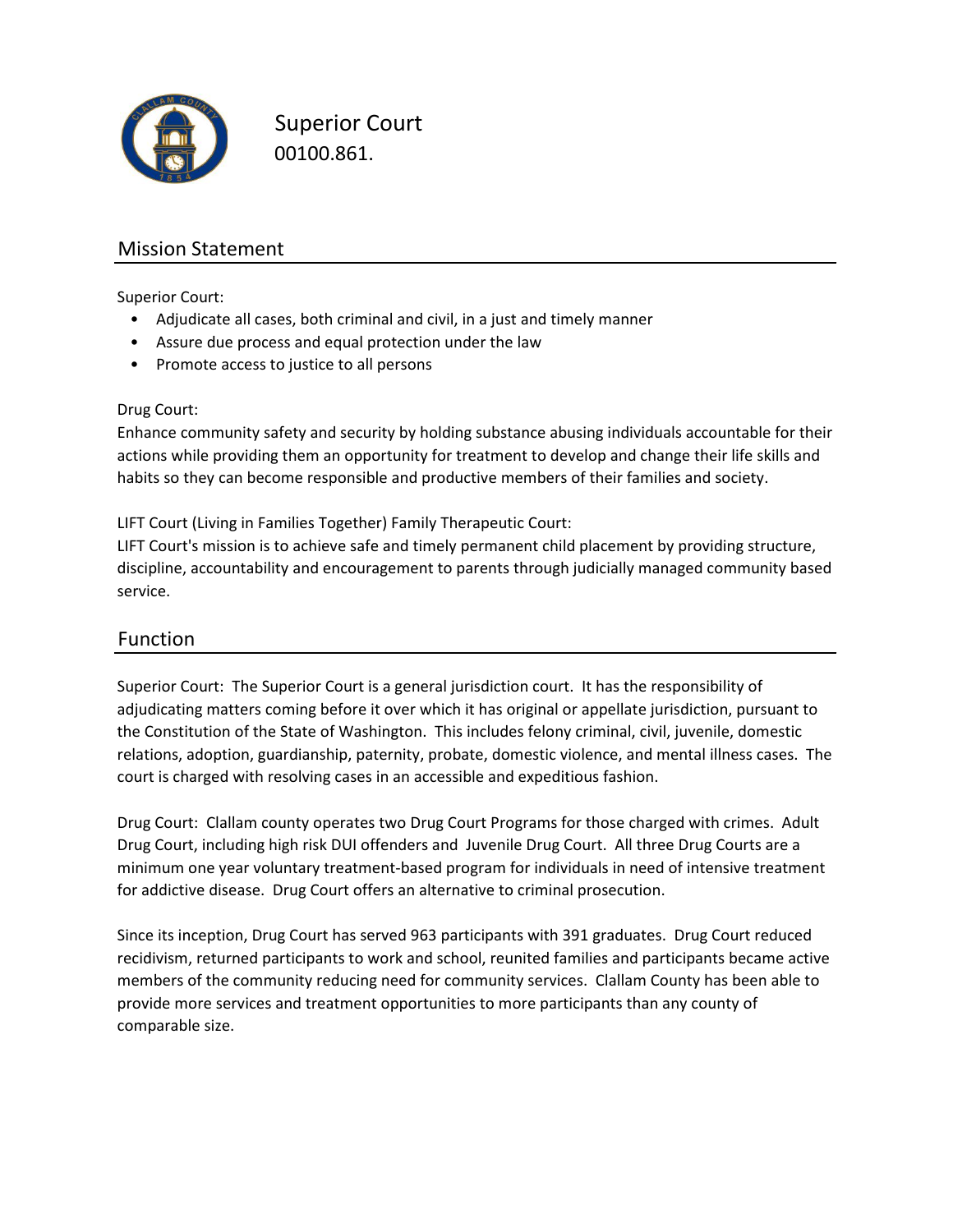LIFT Court (Living in Families Together) operates for high risk dependency cases that involve mental illness and/or alcoholism. Participants are referred by the court, social workers, attorneys, treatment providers or themselves. Participants are reviewed on a weekly basis for parenting, housing, legal, recovery/mental health issues and counseling compliance.

Since its inception in August 2008, LIFT Court has served 104 parents and 123 children. 34 parents have graduated, and 44 children have achieved permanency without the need for a trial. LIFT Court reduced recidivism, returned parent and children to school and/or work, reunited families, reduced the need for additional supervision, and created participants who are interested in their communities and want to be part of the greater good.

#### Goals

Superior Court:

- 1. Provide continuous training and education to staff and judges to ensure a high level of competency and efficiency.
- 2. Provide a secure courtroom for the processing of criminal and civil cases that protect litigants, witnesses, spectators, and court personnel.
- Management of limited resources. Cost saving programs implemented by the court includes 3. reducing jail costs through court supervision with Mental Health Court, using Friendship Division for pre-trial supervision and probation, establishing criminal flat fee contracts for criminal conflict cases and establishing flat fee mental health evaluations with a local provider. In 2012, the court renegotiated and lowered the costs of court appointed conflict attorney contracts, reduced travel expenses and imposed new scheduling to lower the costs of Pro Tem expenses. In 2013, Superior Court took over the Pay or Appear program from District Court to continue collecting revenue.
- 4. Provide 24 hour coverage for law enforcement search warrants.
- 5. Continue to reduce case backload.

Drug Court:

- 1. Provide an alternative to traditional criminal procedures for defendants committing offenses due to drug addiction.
- 2. Provide team training to enhance the effectiveness of the Drug Court Team and individual team members.
- 3. Utilize existing financial resources effectively.
- 4. Explore alternatives to State funded inpatient treatment placements for participants needing more help than is available through intensive outpatient treatment.

|                      | 2011 Actual | 2012 Actual | $6/30/13$ Actual |
|----------------------|-------------|-------------|------------------|
| Cases Filed:         |             |             |                  |
| Criminal             | 415         | 421         | 239              |
| Civil                | 1,279       | 1,241       | 651              |
| Domestic             | 564         | 487         | 300              |
| Probate/Guardianship | 340         | 410         | 250              |

#### Workload Indicators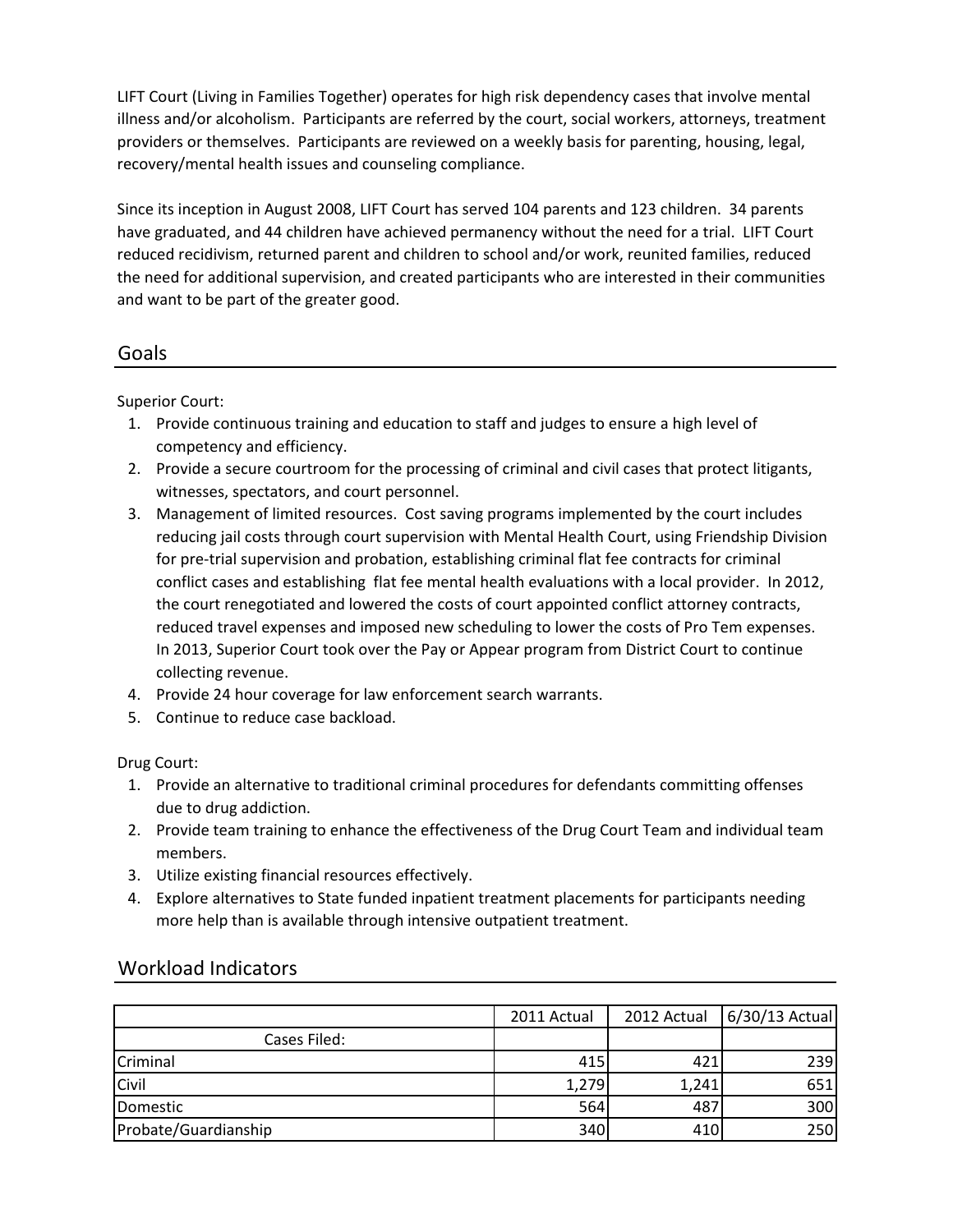| Adoption/Paternity                   | 40     | 116    | 43     |
|--------------------------------------|--------|--------|--------|
| <b>Mental Illness</b>                | 12     | O      | 10     |
| Juvenile Non-Offender                | 463    | 496    | 232    |
| Juvenile Offender                    | 267    | 260    | 119    |
| <b>Total Cases Filed</b>             | 3,380  | 3,431  | 1,844  |
| Non-Trial Proceedings:               |        |        |        |
| Civil/Juvenile                       | 8,528  | 7,804  | 4,859  |
| Criminal/Juvenile Offender           | 11,732 | 10,455 | 5,678  |
| <b>Total Non-Trial Proceedings</b>   | 20,260 | 18,259 | 10,537 |
| Trials:                              |        |        |        |
| Civil Non-Jury Trial                 | 38     | 31     | 15     |
| Civil Jury Trials                    | 8      | 4      |        |
| Juvenile Offender                    | 32     | 4      |        |
| Criminal Jury                        | 26     | 19     | 11     |
| Criminal Non-Jury                    | 25     | 16     | 11     |
| <b>Total Trials</b>                  | 129    | 74     | 40     |
| Drug Court:                          |        |        |        |
| Adult, Juvenile Court Participants   | 105    | 100    | 90     |
| Adult, Juvenile Drug Court Graduates | 20     | 26     | 11     |
| LIFT Court:                          |        |        |        |
| Adult clients served in LIFT Court   |        | 35     | 27     |
| Children served in LIFT Court        |        | 48     | 40     |

# Grant Funding Sources

- 1. Department of Health and Human Services (Federal)
- 2. Office Administrator for the Courts (State)

#### Revenues

|                                       | 2011 Actual | 2012 Actual | $6/30/13$ Actual | 2014 Budget |
|---------------------------------------|-------------|-------------|------------------|-------------|
| Taxes                                 |             |             |                  |             |
| <b>Licenses and Permits</b>           |             |             |                  |             |
| Intergovernmental Revenues            | 42,920      | 62,739      | 20,867           | 70,405      |
| <b>Charges for Goods and Services</b> | 29,047      | 174,866     | 47,435           | 183,697     |
| Fines and Forfeits                    | 906         |             |                  |             |
| Miscellaneous Revenues                | 149,081     | 2,668       | 160              | 1,000       |
| <b>Other Financing Sources</b>        |             |             |                  |             |
| Transfers In                          | 80,000      | 100,000     |                  | 50,000      |
| <b>General Tax Support</b>            | 1,167,874   | 988,402     | 827,465          | 949,641     |
| Total                                 | \$1,469,828 | \$1,328,675 | \$895,927        | \$1,254,743 |

## Expenditures

|                    | 2011 Actual | 2012 Actual | $\left  \frac{6}{30} \right $ Actual 2014 Budget |         |
|--------------------|-------------|-------------|--------------------------------------------------|---------|
| Salaries and Wages | 757,281     | 745,278     | 343,090                                          | 678,554 |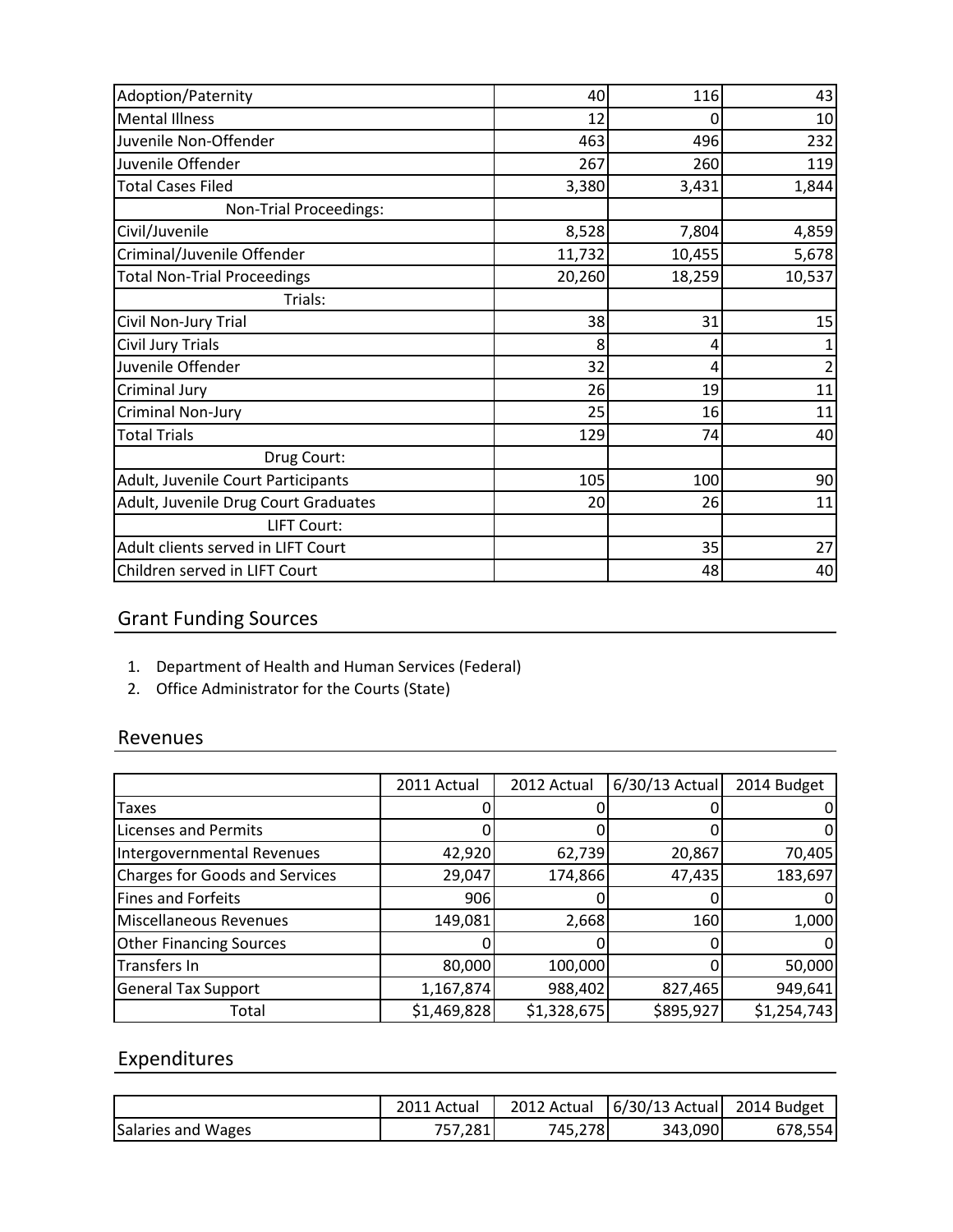| Personnel Benefits              | 152,750     | 144,012     | 61,403    | 134,178     |
|---------------------------------|-------------|-------------|-----------|-------------|
| <b>Supplies</b>                 | 14,225      | 8,875       | 5,195     | 12,450      |
| Other Services and Charges      | 544,348     | 430,510     | 483,623   | 429,561     |
| Intergovernmental Services      | 1,224       |             |           |             |
| Capital Outlays                 |             |             |           |             |
| Interfund Payments for Services |             |             | 2,616     |             |
| <b>Transfers Out</b>            |             |             |           |             |
| Total                           | \$1,469,828 | \$1,328,675 | \$895,927 | \$1,254,743 |

#### Staffing

|                       | 2011 Budget |        | 2012 Budget   2013 Budget   2014 Budget |      |
|-----------------------|-------------|--------|-----------------------------------------|------|
| Full Time Equivalents | 10.01       | 10.761 | 751                                     | 8.63 |

\*The Drug Court Special Revenue Fund was closed on 12/31/10 and is now a division of the Superior Court General Fund.

### Revenues - Drug Court History **County Access 2018**

|                                       | 2010 Actual |
|---------------------------------------|-------------|
| <b>Beginning Fund Balance</b>         | 20,548      |
| <b>Taxes</b>                          |             |
| <b>Licenses and Permits</b>           |             |
| Intergovernmental Revenues            |             |
| <b>Charges for Goods and Services</b> | 25,011      |
| <b>Fines and Forfeits</b>             |             |
| Miscellaneous Revenues                |             |
| <b>Other Financing Sources</b>        |             |
| Transfers In                          |             |
| Total                                 | \$45,55     |

#### Expenditures - Drug Court History

|                                   | 2010 Actual |
|-----------------------------------|-------------|
| <b>Ending Fund Balance</b>        | 0           |
| <b>Salaries and Wages</b>         | 10,857      |
| <b>Personnel Benefits</b>         | 1,138       |
| <b>Supplies</b>                   | 648         |
| <b>Other Services and Charges</b> | 6,532       |
| Intergovernmental Services        |             |
| <b>Capital Outlays</b>            |             |
| Interfund Payments for Services   | 3,826       |
| Transfers Out                     | 22,858      |
| Total                             | \$45,859    |

Petty Cash was closed; that is the \$300 difference between 2010 Revenue and Expenditure totals.